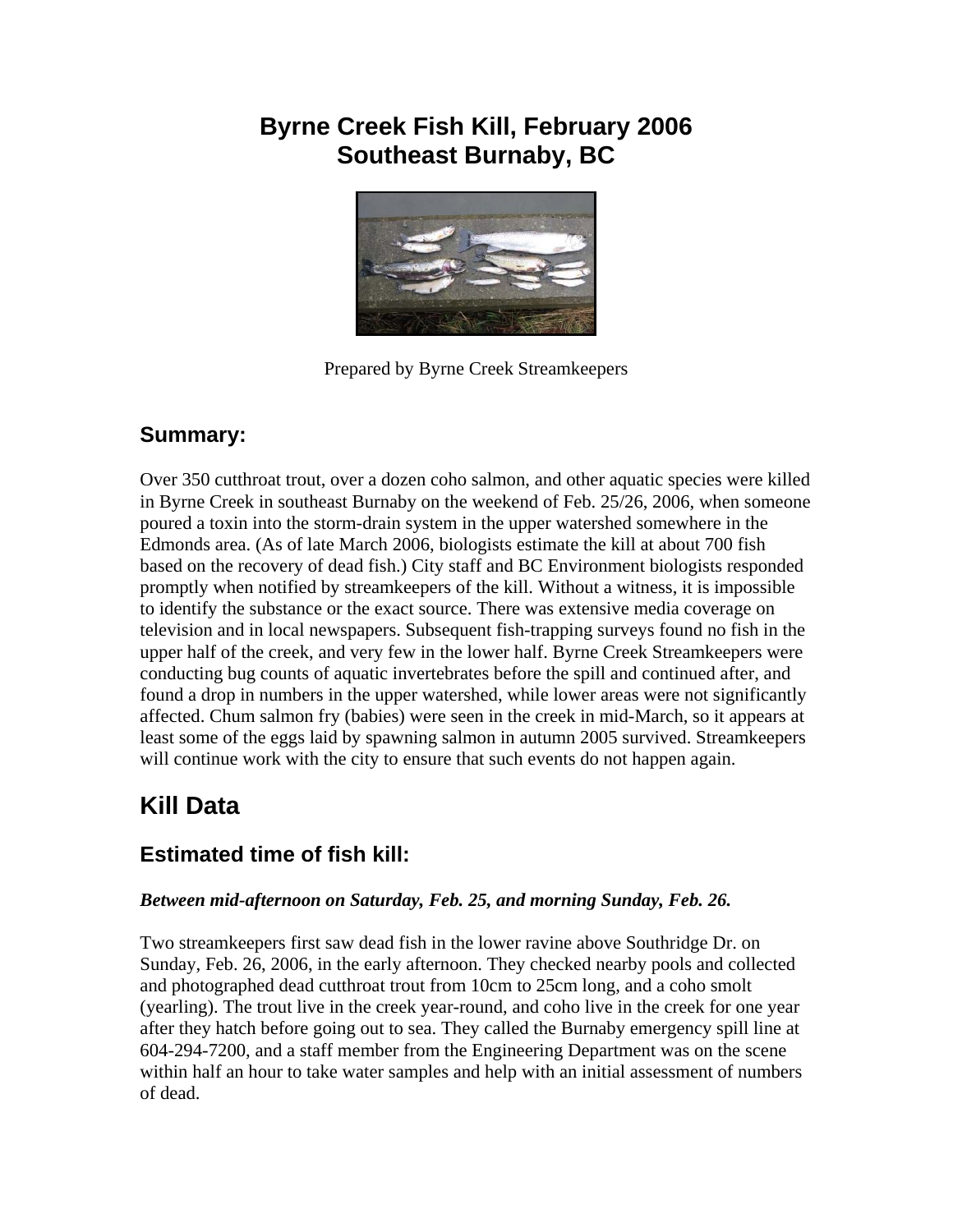The two streamkeepers had walked the ravine on Saturday and had not noticed any dead fish, so the kill happened sometime between mid-afternoon Saturday and early Sunday, for the fish had been dead for at least several hours by the time they were discovered Sunday afternoon.

### **Extent and source of fish kill:**

*The source was likely a storm (rain) drain in the Edmonds area. The effect was total mortality in the upper section of the creek (upstream of Southridge Dr.), with some signs of life below Marine Way, likely due to escapement to tributaries, or gradual dilution of the toxin as it flowed downstream.* 

Following dead fish upstream narrowed down the source of the toxic input. On Monday, Feb. 27, another streamkeeper traced dead fish upstream to Griffiths Dr. (as far up as fish are known to inhabit the creek) and observed dead worms in the creek up to 16th Ave. where Byrne Creek first emerges from pipes. It appeared that all fish from the top of the





creek (near Griffiths Dr.) to Marine Way died. The toxin likely entered the storm drain system when someone poured a poisonous substance into a street drain, a basement floor drain or parking garage drain somewhere in the area bounded by 18th Ave., 18th St., 10th Ave., Davis St., Edmonds, and Kingsway.

There was little chance of determining what toxin

entered the stream because it had been flushed out of the creek. It could have been a pesticide, chlorine from a pool or hot tub, concrete wash from a truck or mixer, a concentrated cleaning compound or s omething else.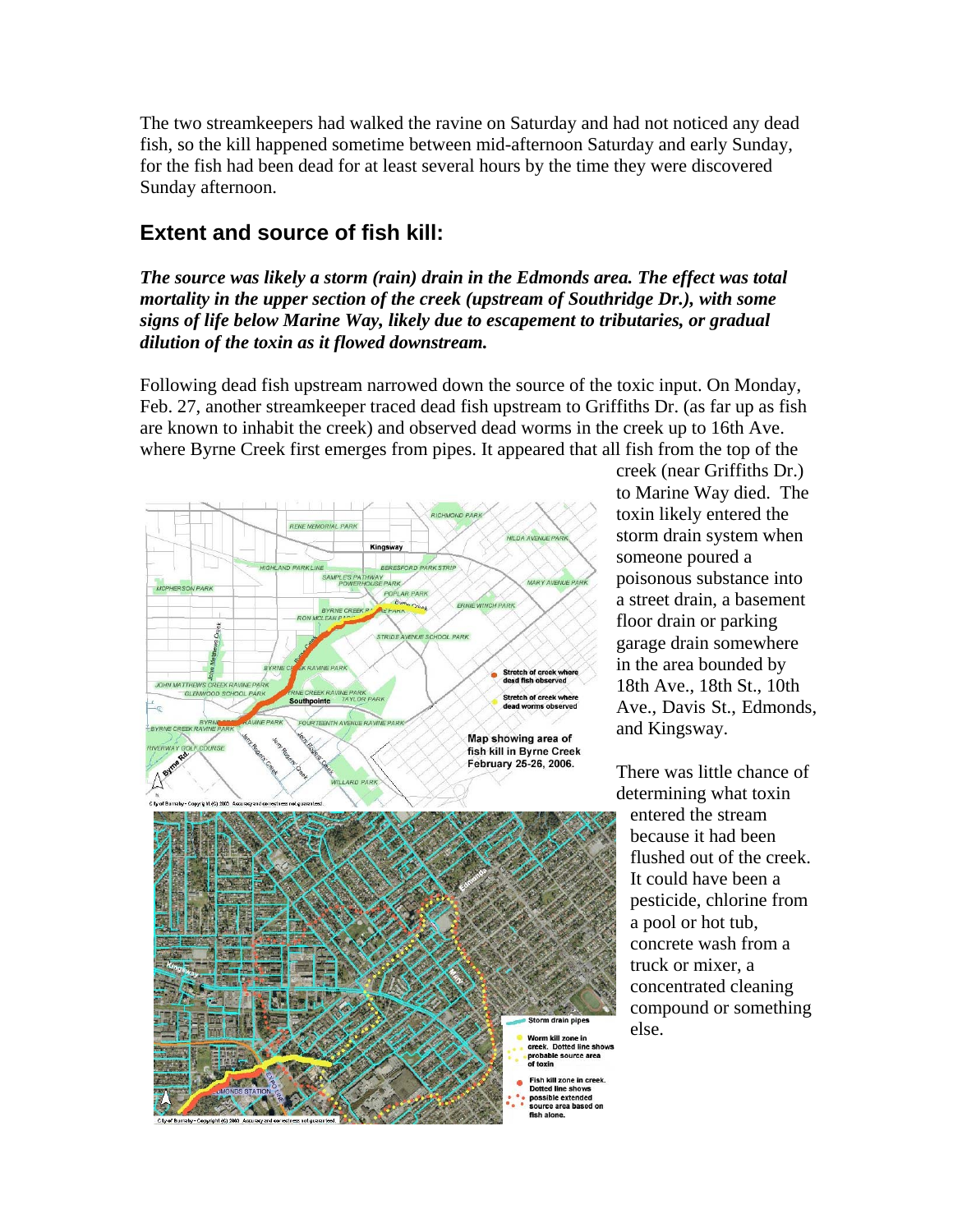### **Numbers of dead fish collected:**

#### *Total: Over 350 cutthroat trout and over a dozen coho smolts (yearlings).*

On Sunday, streamkeepers counted over 150 dead fish in the artificial spawning and rearing habitat at Meadow Ave., and a city staff member counted over 50 more in the ravine.

Two biologists from the BC Environment Ministry arrived on Monday, Feb. 28, to collect dead fish, assisted by streamkeepers and city staff. They covered the area from Tag 523 near the storm outfall known as the Hell Hole, accessed from Ron McLean Park, upstream to Tag 539 near the fish ladder at the pool known as Griffiths Pond.

The biologists intended to make the best of a bad situation by collecting as many of the dead fish as possible to determine counts of species, sex, size, etc., to get a picture of life in an urban creek.

The biologists returned on Tuesday, Feb. 28, and collected dead fish from Tag 523 (the Hell Hole) downstream through the ravine, artificial spawning habitat, and as far as Marine Way (Tag 505), assisted by streamkeepers. Over 350 cutthroat trout, several coho smolts, and a lamprey were collected, and based on that data, the biologists eventually estimated that about 700 fish died.

### **Media coverage:**

Television coverage included video and interviews on CTV, Global TV and Shaw Community Cable (BCIT Magazine). The *Burnaby Now* and the *News Leader* both had front page coverage with photos, and both had editorials about the kill. The *Vancouver Sun* mentioned the kill in its Lower Mainland section. City staff have informed streamkeepers that the media exposure led to calls about other stream problems in the city. Two new members have joined the streamkeepers after hearing about the kill.

# **Follow up:**

## **Fish trapping March 2/3:**

#### *No life in upper creek, a few fish in lower reaches.*

The Environment Ministry placed 16 fish traps in the creek on Thursday morning March 2, and a streamkeeper helped collect, tally and release fish on Friday morning March 3.

Ten traps were placed between the Fraser River and the golf course (Tag 501 - Tag 504), three near the habitat at Meadow Ave. (Tag 507 - Tag 508), and three near the Hell Hole accessed from Ron McLean Park (10m upstream, at, and 10m downstream of Tag 533).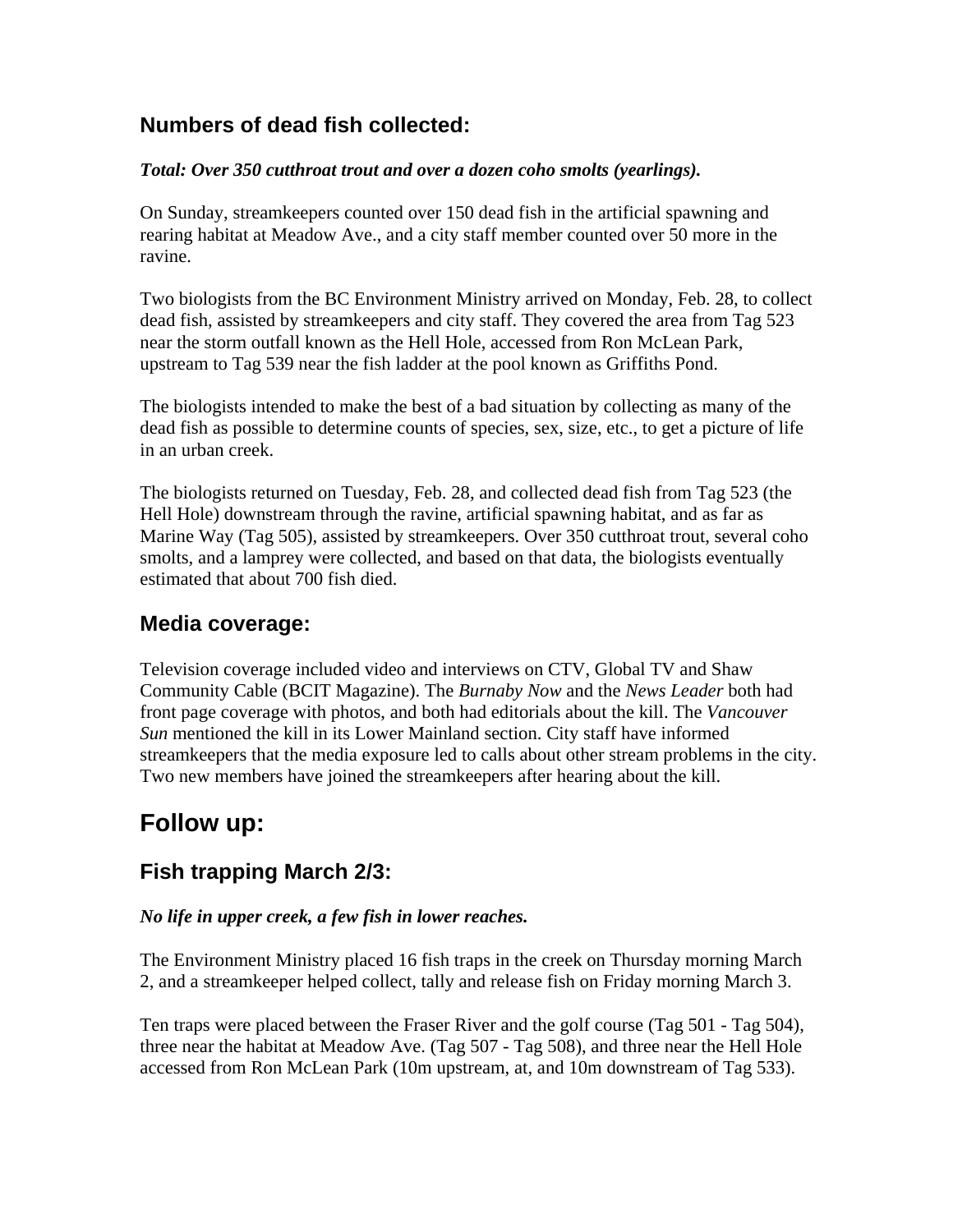There were a few signs of life in the lower reaches that were the farthest away from the toxin's point of entry. The tally was 3 cutthroat trout, 1 coho smolt, several dozen stickleback, and 1 sculpin spread out among the 10 traps between the Fraser and the golf course. They could have come from tributaries, or found refuge in them, or perhaps the toxin was diluted by that point.

There were a couple of stickleback in three traps around Meadow Ave. and the lower end of the spawning channel that may have survived by being in the upper reaches of the overflow pond where they might have avoided the toxin. Stickleback are often seen at the upper end of the overflow pond, and such off-stream habitat may prove to be a refuge in future events.

There were no fish the three traps upstream and downstream of the storm outfall called the Hell Hole.

# **Fish trapping March 11/12:**

### *No fish found in the upper creek between Griffiths Dr. and Southridge Dr.*

During regular semi-annual juvenile fish trapping on March 11/12 in the ravine from the wooden footbridge (Tag 516) to Griffiths Pond (Tag 539), streamkeepers did not find any fish in 9 traps. Based on previous surveys the "normal" range would have been three to four fish per trap, or a total of 27 to 36 fish.

## **Bug surveys:**

#### *There was a noticeable reduction of quantity/quality of invertebrates in upper reaches, and little noticeable effect in downstream areas.*

Streamkeepers assess water quality twice a year using bug sampling and counting methods from *The Streamkeepers Handbook*. Average results from bug surveys up to 2006:

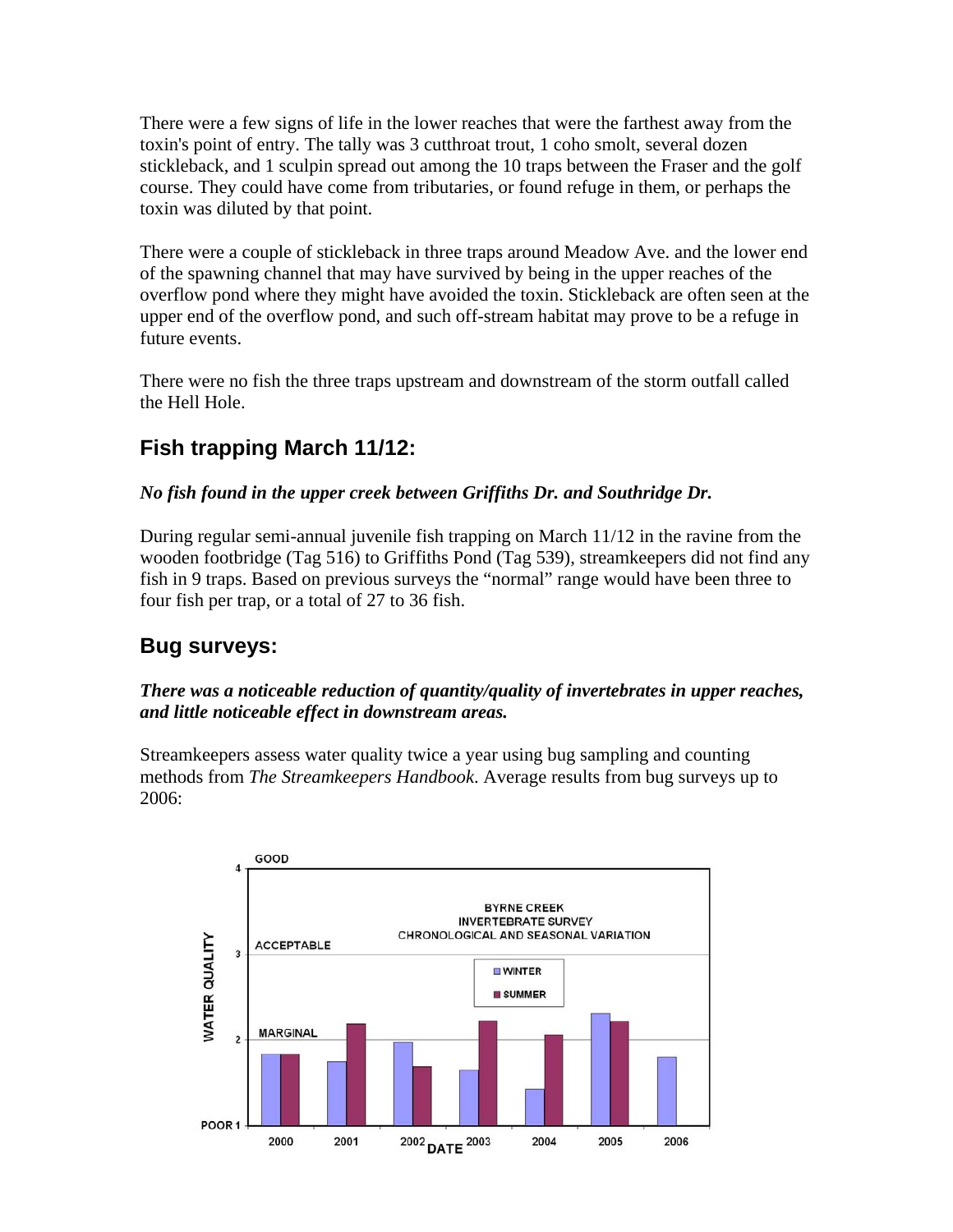

It can be seen from the above graph that post-kill results were well below normal in the upper areas of the creek, and better downstream, perhaps due to dilution of the toxin.

### **Fry observations:**

Good News: Salmon fry identified in mid-March

Streamkeepers observed hundreds of chum salmon fry in the spawning habitat section of the creek on March 19, so it appears at least some of the eggs deposited by spawning salmon in autumn 2005 survived the toxin.

### **Action items:**

- $\hat{\mathbf{v}}$  The city is sending out information about the kill and the connection between the storm-drain system and local creeks to all households and businesses in the watershed.
- Streamkeepers will redouble efforts to ensure yellow fish signs are painted or refreshed on all rain drains in the watershed, including in industrial areas and parking lots. This may entail assistance from the city to access some properties.
- $\div$  Install more large educational signs about the life in the creek in public areas such as the Edmonds Skytrain station, 18th Ave, 16th Ave., and other public sites.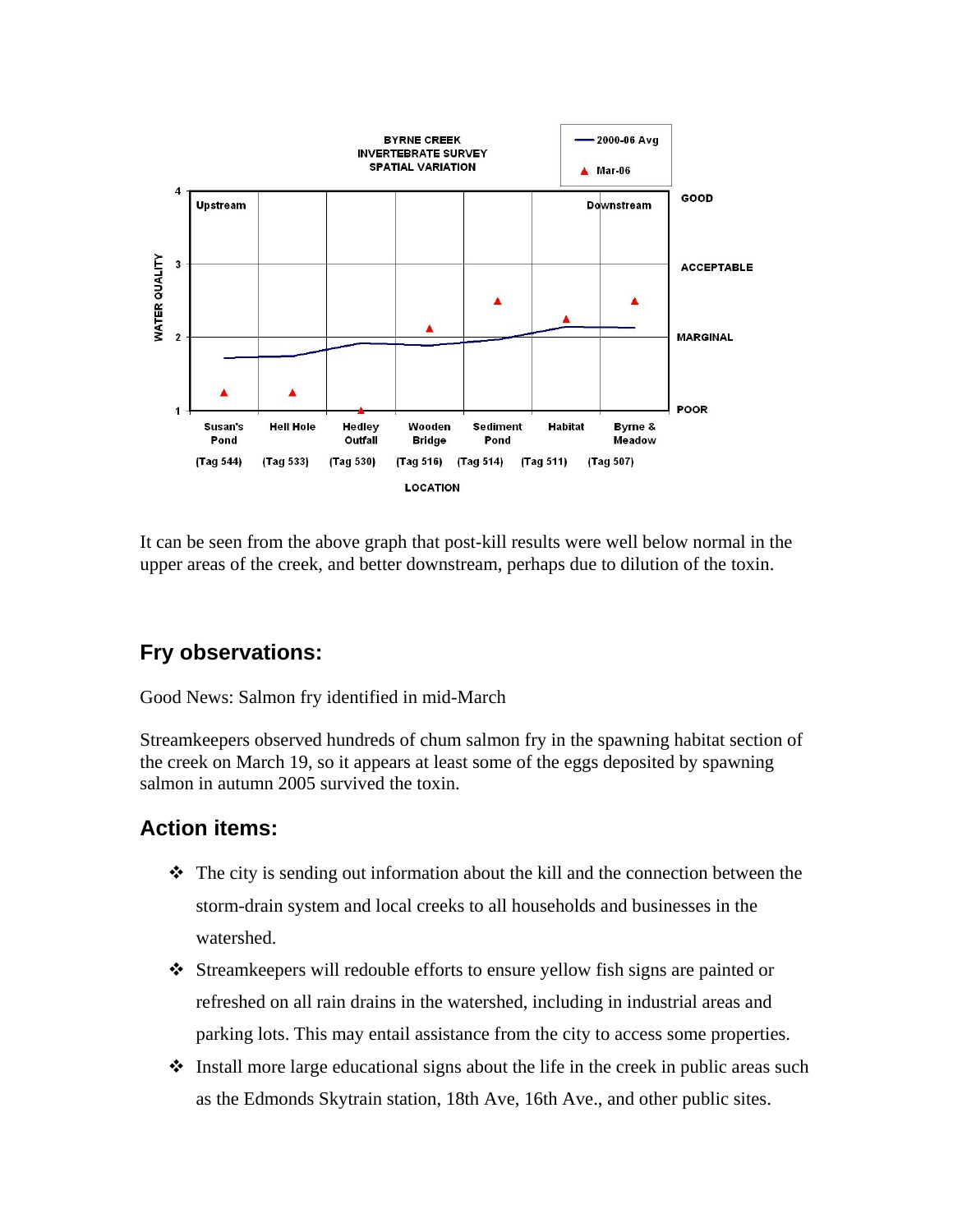- Install "Welcome to the Byrne Creek Watershed" signs on major roads. Perhaps this could be expanded across the city for other watersheds.
- Create a South Slope Environmental Education Center somewhere in the Byrne Creek watershed, ideally in the upper part where most people live and do business. This could provide public space for people to learn about the stream and other issues and operating space for educational programs, volunteer activities and monitoring. Space could be shared by Byrne Creek Streamkeepers, the Stream of Dreams Murals Society, Kaymar Creek Streamkeepers and other similar groups.
- Follow up in the media. Streamkeepers will submit update articles. Perhaps the city could sponsor printing more detailed watershed maps and articles in local newspapers to show the area of the kill, where the toxin likely came from, and ask for help from community members in identifying the source. Such articles could also provide general information on the rain-drain system and precautions about dumping anything into rain drains.

This report was produced by Paul Cipywnyk, Joan Carne, David Burkholder and John Grange of the Byrne Creek Streamkeepers.

#### **www.byrnecreek.org**

The Byrne Creek Streamkeepers would like to thank the Engineering Department of the City of Burnaby and the BC Environment Ministry for their invaluable assistance in following up on the kill.